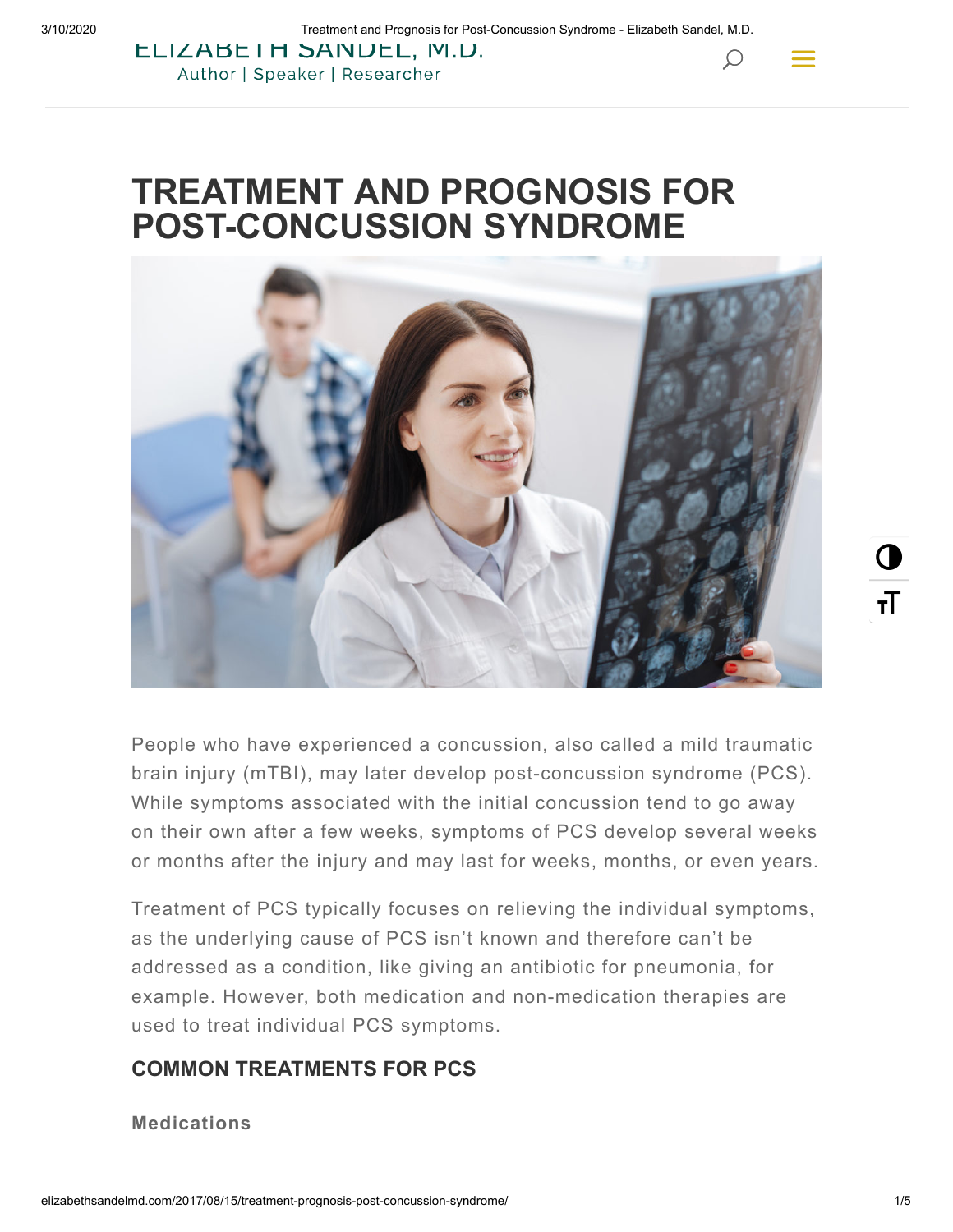Over-the-counter and prescription medications can address many of the common symptoms of PCS, including headaches, dizziness, insomnia, depression, and other mood disorders.

# **Cognitive Behavioral Therapy (CBT)**

CBT has been found to be useful in treating many physical and psychological PCS symptoms, like headache, dizziness, insomnia, and other sleep disorders.

#### **Psychotherapy**

Psychotherapy can be effective for treating depression and anxiety that can accompany PCS.

#### **Physical and rehabilitation therapy**

Physical therapy and physical therapeutic treatments like heat and ice can address the underlying cause of certain types of headaches, backaches, and neck pain common in PCS.

One type of rehabilitation therapy called the canalith repositioning procedure (also called the "Epley maneuver"), specifically addresses dizziness or vertigo (a spinning sensation) caused by dislodged gravitysensing crystals in the ear. The crystals can end up in the wrong place from a blow to the head. Vestibular rehabilitation therapy addresses vertigo and dizziness caused by other injury to the systems for equilibrium and balance that can occur after a concussion.

#### **Neurocognitive rehabilitation therapy**

Some cognitive impairments like reduced concentration, memory, and attention cease to be a problem when other symptoms are addressed. If they do continue, neurocognitive rehabilitation therapy can help.

# **Chiropractic care, acupuncture, massage therapy, craniosacral therapy**

These alternative, or complementary, therapies can be effective at treating headaches, as well as neck and back pain that are common in PCS.

# **Prognosis of PCS**

 $\mathbf 0$ 

тT